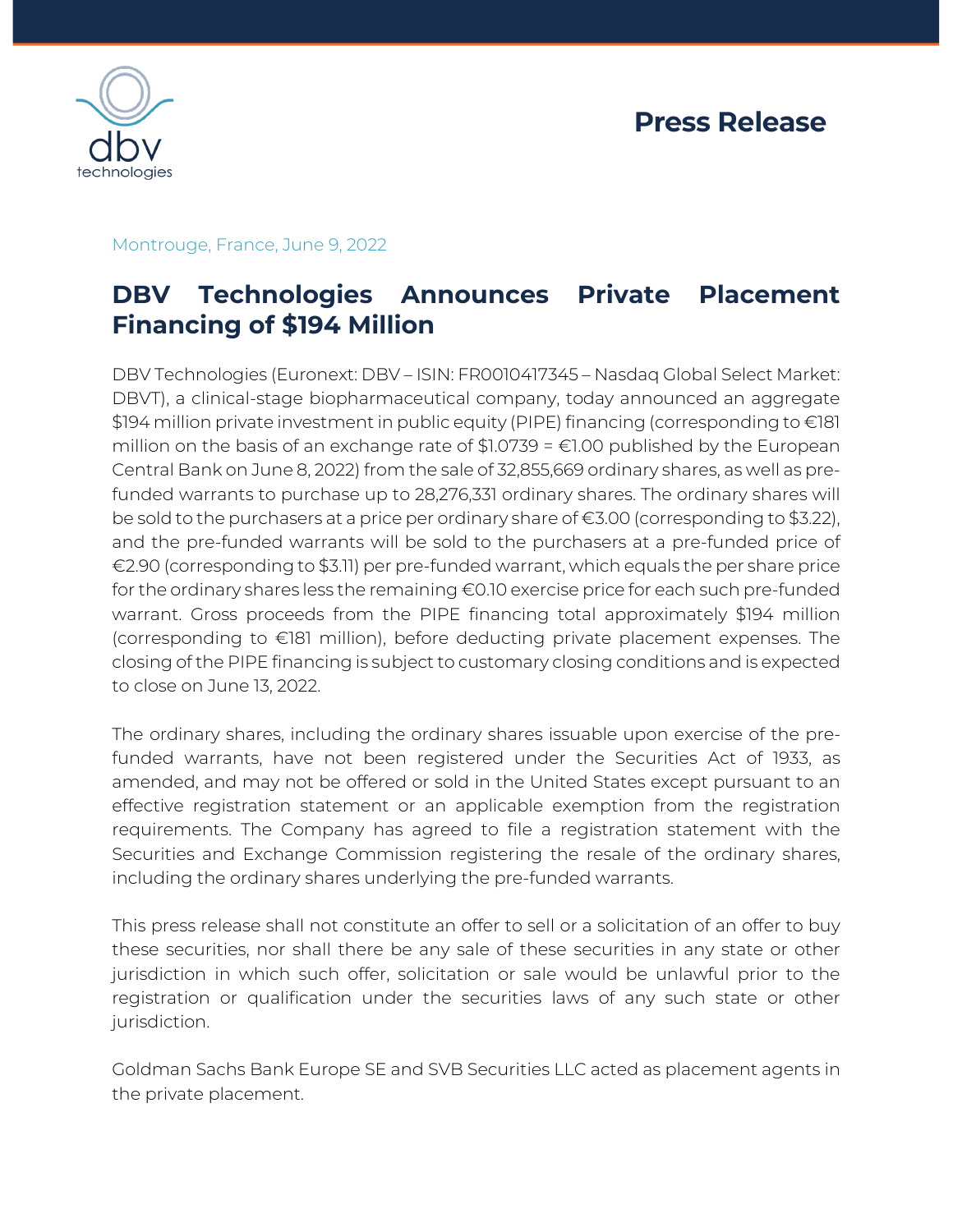

Braidwell LP, funds advised by Baker Bros. Advisors LP and BpiFrance Participations SA, each a current shareholder of the Company, and Venrock Healthcare Capital Partners, have subscribed respectively an aggregate of \$11 million, \$38 million, \$8 million and \$30 million of ordinary shares. Braidwell LP, Baker Bros. Advisors LP and Venrock Healthcare Capital Partners have subscribed respectively an aggregate of \$19 million, \$41 million, \$28 million of pre-funded warrants. Other investors in the private placement include Fairmount, RA Capital Management and Vivo Capital. The price of the ordinary shares and the price of the pre-funded warrants was equal to the average of the closing prices of the Company's ordinary shares on Euronext Paris over the five (5) trading days prior to the launch of the global offering (i.e. June 8th, 7th, 6th, 3rd and 2nd), with a premium of 0.8%. The new ordinary shares and pre-funded warrants will be issued through a capital increase without shareholders' pre-emptive rights by means of a reserved offering to specific categories of investors under the provision of Article L. 225-138 of the French Commercial Code and pursuant to the decisions of the Chief Executive Officer dated June 9, 2022 and the Company's Board of Directors (Conseil d'Administration) dated June 8, 2022, in accordance with the delegations granted pursuant to resolution 18 adopted at the 2022 ordinary and extraordinary meeting of the Company's shareholders (Assemblée Générale Mixte) held on May 12, 2022. The representatives of Baker Bros. Advisors LP and BpiFrance Participations SA to the Company's Board of Directors (Conseil d'Administration) did not take part in the vote on the decisions at the meeting of the Board of Directors held on June 8, 2022.

Application will be made to list the new ordinary shares to be issued pursuant to the PIPE financing on the regulated market of Euronext Paris pursuant to a listing prospectus subject to the approval by the Autorité des Marchés Financiers ("AMF") and comprising (i) the 2021 universal registration document filed with the AMF on March 9, 2022 (document d'enregistrement universel 2021) under number D. 22-0081, as completed by an amendment to the 2021 universal registration document to be filed with the AMF on June 9, 2022 and (ii) a Securities Note (Note d'opération), including (iii) a summary of the prospectus. Copies of the Company's 2021 universal registration document, as amended, will be available free of charge at the Company's head office located at 177-181 avenue Pierre Brossolette – 92120 Montrouge – France. The listing prospectus will be published on the AMF's website at www.amf-france.org.

#### About DBV Technologies

DBV Technologies is developing Viaskin™, an investigational proprietary technology platform with broad potential applications in immunotherapy. Viaskin is based on epicutaneous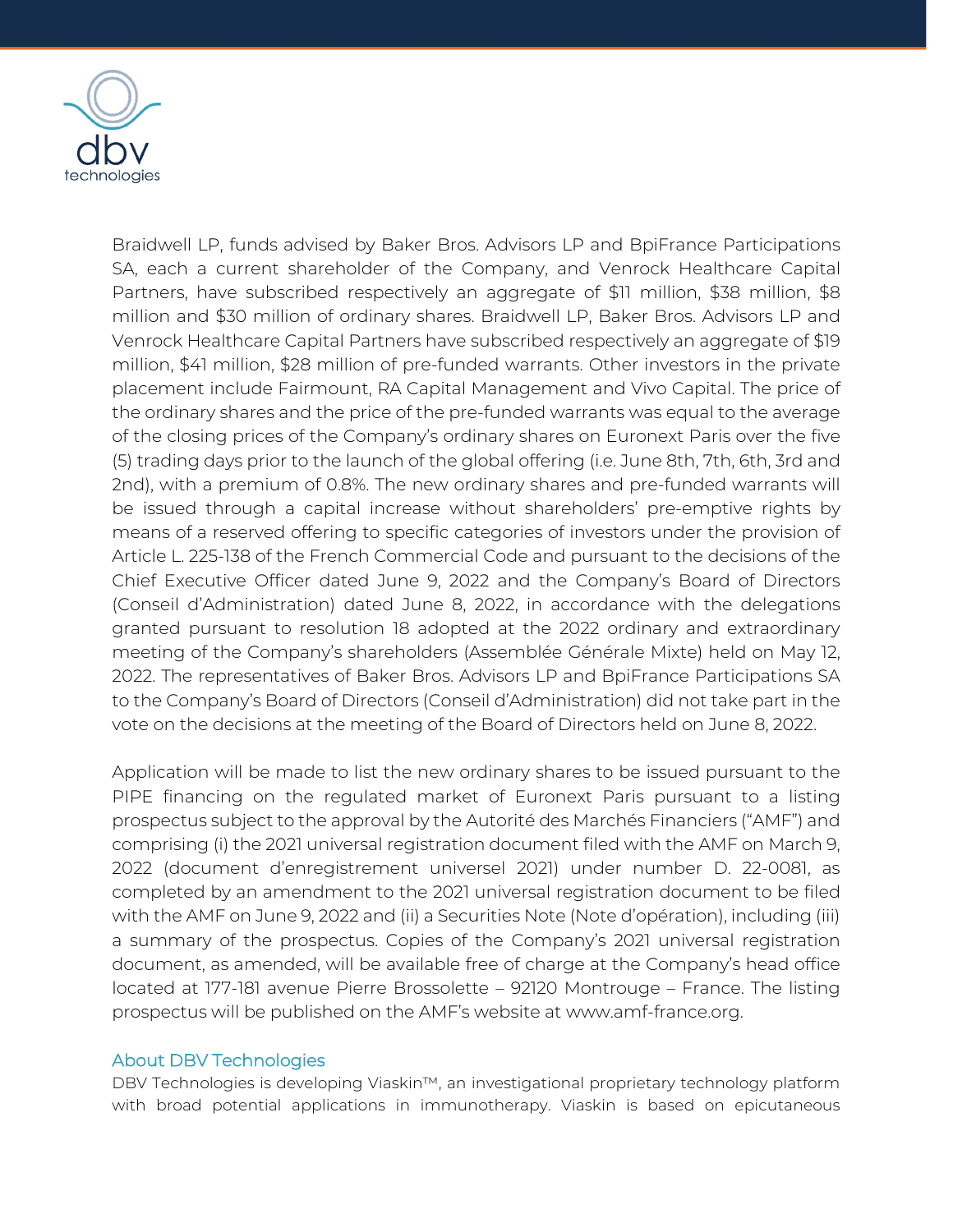

immunotherapy, or EPIT™, DBV Technologies' method of delivering biologically active compounds to the immune system through intact skin. With this new class of non-invasive product candidates, the Company is dedicated to safely transforming the care of food allergic patients. DBV Technologies' food allergies programs include ongoing clinical trials of Viaskin Peanut. DBV Technologies has global headquarters in Montrouge, France, and North American operations in Basking Ridge, NJ. The Company's ordinary shares are traded on segment B of Euronext Paris (Ticker: DBV, ISIN code: FR0010417345) and the Company's ADSs (each representing one-half of one ordinary share) are traded on the Nasdaq Global Select Market (Ticker: DBVT).

#### Forward-Looking Statements

This press release contains forward-looking statements within the meaning of the Private Securities Litigation Reform Act of 1995. Words such as "anticipate," "could," "expect," "look forward," "target," "will," and similar expressions (as well as other words or expressions referencing future events, conditions or circumstances) are intended to identify forwardlooking statements. These statements relate to future events and involve known and unknown risks, uncertainties and other factors that may cause our actual results, performance or achievements to be materially different from any future performances or achievements expressed or implied by the forward-looking statements. Each of these statements is based only on current information, assumptions and expectations that are inherently subject to change and involve a number of risks and uncertainties. Forward-looking statements include, but are not limited to, statements related to the anticipated proceeds to be received in the proposed PIPE financing, expected timing of closing of the proposed PIPE financing and the size and completion of the proposed PIPE financing. Detailed information regarding risk factors that may cause actual results to differ materially from the results expressed or implied by statements in this press release may be found in the Company's Annual Report on Form 10-K filed with the Securities and Exchange Commission on March 9, 2022 and in the Company's 2021 universal registration document filed with the AMF on March 9, 2022 (document d'enregistrement universel 2021) under number D. 22-0081, and subsequent filings made by the Company with the Securities and Exchange Commission and the AMF. These forward-looking statements speak only as of the date hereof. The Company disclaims any obligation to update these forward-looking statements except as required by law.

#### Investor Contact

Anne Pollak DBV Technologies +1 857-529-2363 [anne.pollak@dbv-technologies.com](mailto:anne.pollak@dbv-technologies.com)

### Media Contacts